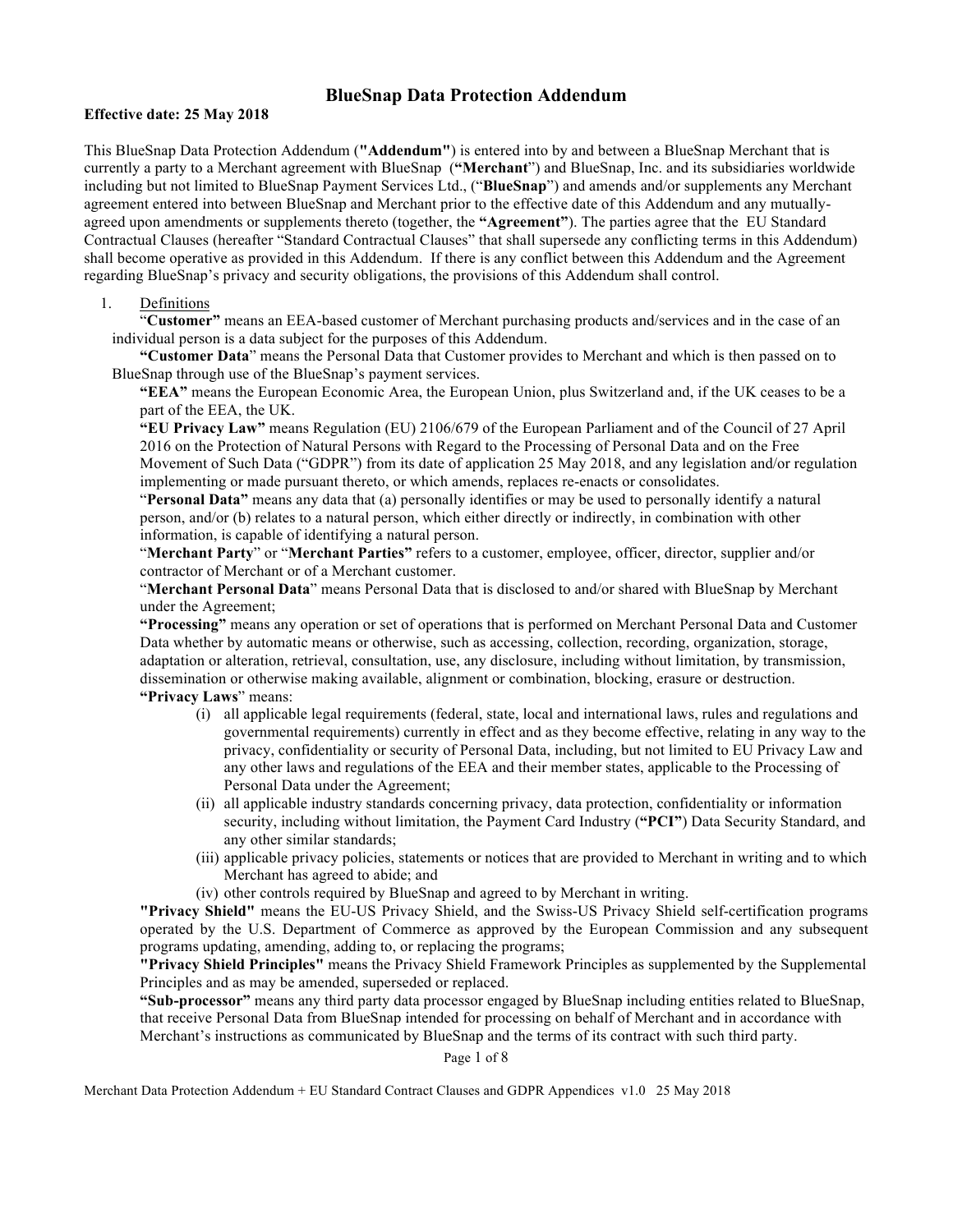2. With respect to EU Privacy Law:

Merchant shall be deemed to be acting as the data controller and BlueSnap as the data processor in relation to all Customer Data that is passed to or received by BlueSnap. Merchant shall be solely responsible for notifying its Customers of the use of BlueSnap for supplying payment services so as to enable Customers' payment for Merchant's goods and/or services. Merchant assumes sole responsibility for obtaining all necessary consents from its Customers for the passing of Customer Data to BlueSnap, including for the onwards transfer of Customer Data by BlueSnap to its sub-processors and transfer outside the EEA, and for ensuring that such disclosure and transfer to BlueSnap is in full accordance with EU Privacy Law.

BlueSnap shall be deemed to be acting as the data controller for Merchant Personal Data supplied by Merchant to BlueSnap with respect to servicing Merchant, setting up account, performing merchant underwriting, conducting checks and reviews relating to KYC, anti-money laundering, identity, credit status, reference, financial status, beneficial interests, location, tax status and other related matters.

- 3. The subject matter of the Processing, type of Personal Data, duration of Processing, categories of data subject, persons or parties that shall be exposed to the data, and Sub-processors are as set out in Appendix 1.
- 4. BlueSnap shall ensure that all parties and persons employed or contracted to process Merchant Personal Data and/or Customer Data, shall be subject to a binding duty of confidentiality, and are adequately trained in accordance with the requirements of EU Privacy. BlueSnap shall ensure that its employees, contractors and Sub-processors are contractually bound not to wrongfully publish, disclose or divulge any Merchant Personal Data or Customer Data to any third party.
- 5. Ownership of Merchant Personal Data. Any Merchant Personal Data, in any reconfigured format, shall at all times be and remain the sole property of Merchant or the Merchant Parties, unless agreed otherwise in writing by Merchant. Any use of Merchant Personal Data and/or Customer Data is limited to the sole purpose expressly authorized by the Agreement and this Addendum.
- 6. BlueSnap Processing and Use of Merchant Personal Data and Customer Data.
	- 6.1. BlueSnap shall only process Merchant Personal Data and/or Customer Data on behalf of Merchant and in accordance with Merchant's written instructions including the Agreement and this Addendum. For avoidance of doubt, Merchant instructs BlueSnap to process Merchant Personal Data and/or Customer Data (i) in accordance with and to fulfill its obligations under its Agreement with Merchant and (ii) in accordance with other lawful and reasonable instructions as may be provided by Merchant from time to time. If BlueSnap is unable or refuses to comply with Merchant's instructions, for whatever reason, BlueSnap will inform Merchant promptly of its inability or refusal to comply. If BlueSnap's inability or refusal to comply with Merchant's instructions results in BlueSnap being unable to fulfill its obligations under the Agreement or this Addendum, Merchant is entitled to treat such inability or refusal as grounds for termination of the Agreement.
	- 6.2. BlueSnap agrees that it will not access or use Merchant Personal Data and/or Customer Data except as necessary to fulfill its obligations to Merchant under the Agreement or as necessary to carry out Merchant's lawful and reasonable instructions to BlueSnap with regard to Merchant Personal Data.
- 7. Compliance. Each party will comply with all laws, rules, and regulations applicable to it and binding on it in the performance of this Addendum, including all Privacy Laws.
- 8. Appropriate Security Safeguards. BlueSnap will implement and maintain appropriate technical, administrative, physical and organizational measures as set out in Appendix I to adequately safeguard and protect the security and confidentiality of Merchant Personal Data and/or Customer Data against, without limitation, accidental, unauthorized or unlawful destruction, alteration, modification, processing, disclosure, loss, or access. BlueSnap will

Page 2 of 8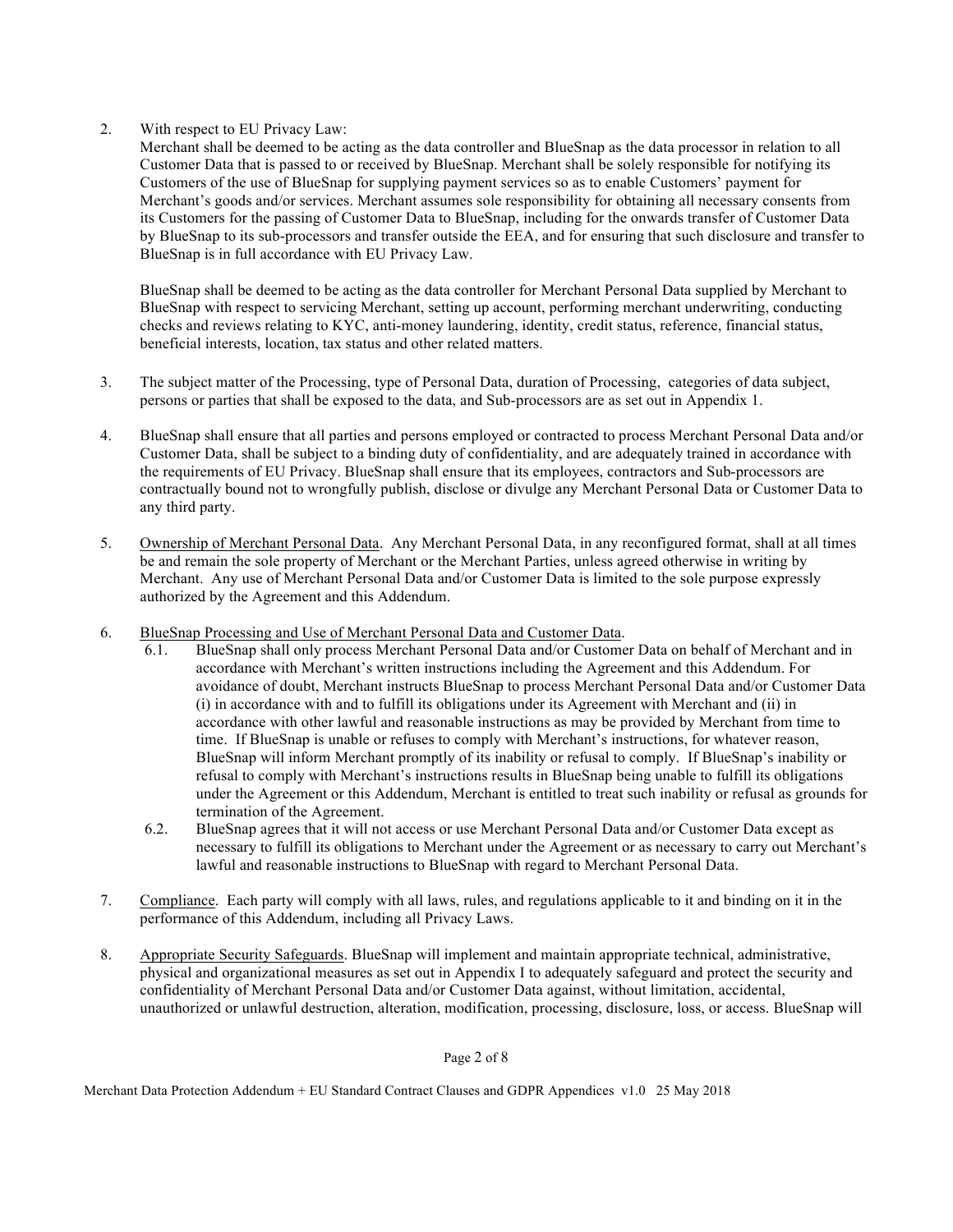not materially decrease the overall security of its services during the term during which it processes Merchant Personal Data and/or Customer Data.

- 9. Audit. Subject to reasonable notice, BlueSnap shall enable Merchant to access and review up-to-date security certifications, attestations, reports or extracts thereof from independent bodies relating to compliance with the security requirements of this Addendum. BlueSnap shall provide Merchant an opportunity to conduct a security audit of BlueSnap's security program and systems and procedures that are applicable to the services provided by BlueSnap to Merchant. Audits will occur at most annually or following notice of a security incident. Alternatively Merchant may request in writing a copy of the most recent audit of such services conducted on behalf of BlueSnap by an independent third party security professional at Merchant's selection and expense. Merchant shall promptly provide a copy of such audit report to BlueSnap without charge. If any such audit reveals any vulnerability, BlueSnap shall take reasonable steps to correct such vulnerability at its sole cost and expense.
- 10. Notice to Merchant Regarding Third Party Inquiries. BlueSnap will, to the extent legally permitted, promptly notify Merchant of any security issue, inquiry, claim or complaint received by or affecting BlueSnap or any of its third party service providers and Sub-processors regarding the Processing of Merchant Personal Data or Customer Data within 48 hours of discovery, including but not limited to any incidences of data breach or suspected data breach, valid requests from any person for access to, correction, amendment or deletion of that person's Personal Data that constitutes Merchant Personal Data or Customer Data, and any communication from a regulator or data protection authority, or independent recourse mechanism that BlueSnap has elected to adopt under the Privacy Shield Framework. BlueSnap will not respond to any such inquiry, claim, or complaint without Merchant's prior written consent, unless legally required to do so and shall be entitled to inform the requesting party if consent has not been given. BlueSnap will provide reasonable cooperation and assistance to Merchant, upon Merchant's request, in responding to such inquiries, claims or complaints. Merchant shall agree in advance to reimburse BlueSnap for the costs arising from such assistance based on BlueSnap's standard customer work rates.
- 11. Sub-processing. Merchant agrees that BlueSnap may continue to use those Sub-processors already engaged by BlueSnap as at the effective data of this Addendum, subject to the provisions of sub-sections (i) to (iv) of this clause, and that BlueSnap may appoint Sub-processors to assist it in providing Processing, provided that such Subprocessors:
	- (i) agree to act only on BlueSnap's instructions (which shall be consistent with Merchant's instructions to BlueSnap); and
	- (ii) are engaged under a written agreement consistent with this Addendum; and
	- (iii) agree to protect the Personal Data to a standard consistent with the requirements of this Addendum, including by implementing and maintaining appropriate technical and organizational measures to protect the Personal Data consistent with those required by the Privacy Shield Principles if appropriate and this Addendum.
	- (iv) BlueSnap agrees and warrants to remain liable to Merchant for the subcontracted services of any of its direct or indirect Sub-processors under this Agreement.
	- (v) BlueSnap shall maintain a list of its current Sub-processors used for Processing under this Agreement and shall update such list as necessary with details of any changes and additions. BlueSnap shall notify Merchant of any additions or changes within 7 days prior to such changes taking effect by email to the email registered to Merchant in the BlueSnap console. Merchant shall have the opportunity to object to the engagement of new Sub-processors within 30 days of the issue of such notice.The objection must be based on reasonable grounds such as Merchant establishes significant risk for the protection of Merchant Personal Data and/or Customer Data. If the parties are unable to resolve such objection then either party may terminate the Agreement on providing 30 days' written notice without penalty.
- 12. Return or Destruction of Merchant Personal Data, Retention of Copies Upon Merchant's request or upon termination or expiration of the Agreement, and subject to all relevant legal requirements or credit card association requirements, BlueSnap agrees, at Merchant's option, to either deliver to Merchant or destroy in a manner that prevents Merchant Personal Data from being reconstructed, any Merchant Personal Data in BlueSnap's control or possession. Such delivery or destruction shall occur as soon as practicable

Page 3 of 8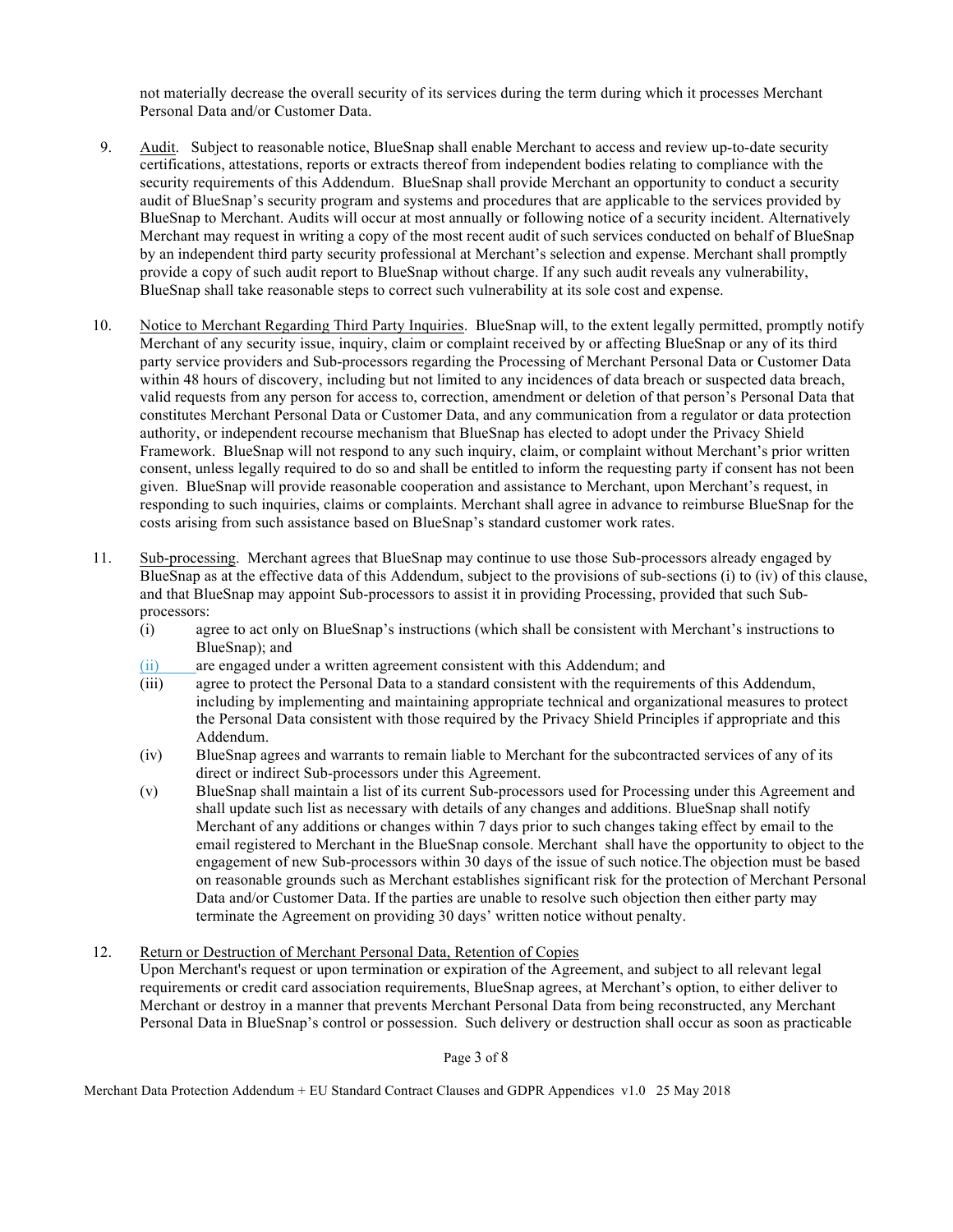and in any event within thirty (30) business days after the effective date of such termination or the date of Merchant's request. Upon reasonable notice and if requested by Merchant, BlueSnap shall provide Merchant a certificate by an officer of compliance with this Section or written reasons why such data cannot or should not be delivered or destroyed.

BlueSnap and each Sub-processor may however retain Merchant Personal Data and/or Customer Data to the extent required by applicable laws only to the extent and for such period as required by such laws and always provided that BlueSnap shall ensure the confidentiality of all such Merchant Personal Data/Customer Data and shall ensure that such data is only processed as necessary for the purpose(s) specified in such laws and for no other purpose.

Merchant agrees that after the termination or expiration of the Agreement, Merchant Personal Data and/or Customer Data may be stored as a backup for the time needed to secure (establish, investigate or defend) Merchant's and BlueSnap's claims that may arise due to the performance of the services (for the time it takes for the claims to be barred).

- 13. If required under EU Privacy Law, BlueSnap shall take steps to appoint a Data Protection Officer and a representative in the European Union, and shall notify Merchant in writing within 7 days of any such appointment. BlueSnap's current representative in the European Union is BlueSnap Payment Services Limited, a company based in the UK and regulated by the Financial Conduct Authority as an authorized payments institution.
- 14. BlueSnap shall keep records of its processing activities in accordance with EU Privacy Law, including but not limited to Article 30 of the GDPR.
- 15. Nothing in this Addendum shall relieve BlueSnap or Merchant of their respective individual responsibilities and liabilities under international and/or EU Privacy Law.

## **16. Cross-Border Transfers of Merchant Personal Data.**

- 16.1. If, in fulfilling its obligations under the Agreement or pursuant to other lawful instructions from Merchant, Merchant Personal Data and/or Customer Data must be transferred, directly or via an onward transfer, from the European Economic Area to any country that has not been recognized by the European Commission as providing an adequate level of protection for Personal Data (as described under EU Privacy Law), BlueSnap agrees to comply with either of the following in 16.2.1 or 16.2.2:
- 16.2.1 Execute, as an annex hereto as Appendix 2, at the written request of the Merchant, the Standard Contractual Clauses deemed by the European Commission, on the basis of Article 26(4) of the Directive, as amended or superceded, to offer adequate data protection and safeguards in relation to any transfer of Personal Data out of the European Economic Area (EEA). BlueSnap will comply with such terms of Standard Contractual Clauses as though it were the named data importer therein with respect to the Processing of Personal Data. BlueSnap agrees that the Standard Contractual Clauses shall be binding on BlueSnap as between BlueSnap and Merchant:
	- (a) whether Merchant is acting as a data exporter or data importer under any set of Standard Contractual Clauses, with respect to Personal Data that BlueSnap is then Processing during the course of providing Merchant services;
	- (b) that each affiliate of Merchant established in the EEA and Switzerland that has purchased or benefitted from BlueSnap's services or on whose behalf BlueSnap may Process Personal Data shall be covered; and
	- (c) that each data subject whose Personal Data is Processed by BlueSnap under the Agreement and who is entitled to make a claim against Merchant or any of its affiliates pursuant to clause 3 of the Standard Contractual Clauses shall be covered.

The Standard Contractual Clauses will prevail over this Addendum to the extent there is any conflict or inconsistency between the two; or

16.2.2 Where BlueSnap has itself self-certified to the Privacy Shield Framework, BlueSnap warrants and undertakes:

Page 4 of 8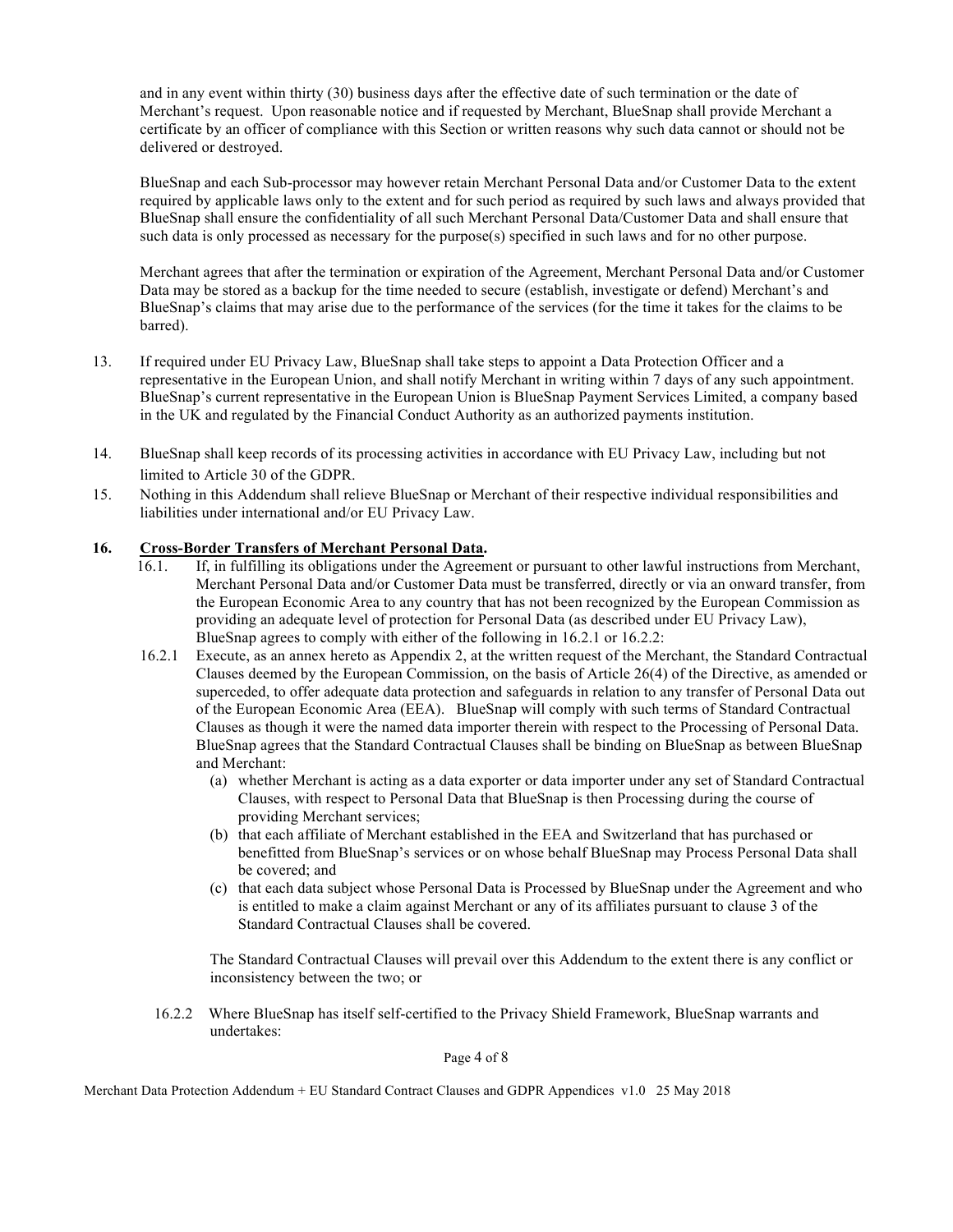- (a) to provide at least the same level of protection to the Personal Data as is required by the Privacy Shield Principles;
- (b) to promptly notify Merchant if it makes a determination that it can no longer meet its obligation to provide the same level of protection as is required by the Privacy Shield Principles and in such event, to work with Merchant to promptly take reasonable and appropriate steps to stop and remediate any processing until such time as the processing meets the level of protection as is required by the Privacy Shield Principles; and
- (c) at Merchant's sole election, to cease processing the Personal Data immediately if in Merchant's reasonable discretion, BlueSnap is not providing the same level of protection to the Personal Data as is required by the Privacy Shield Principles.

Notwithstanding the foregoing, BlueSnap shall not be required to carry out Section 16.2.1 or 16.2.2 above if it has adopted an alternative recognized compliance standard for the lawful transfer of personal data (as defined by the EU Privacy Law) outside the European Economic Area, such as Binding Corporate Rules.

- 17. **Privacy Policy.** BlueSnap shall publish on its web site and adhere to a Privacy Policy that fully conforms with all relevant requirements of EU Privacy Law.
- 18. **Disclosure of Addendum and Agreement**. The parties acknowledge that they may each disclose this Addendum, and any relevant privacy provisions in the agreement to the US Department of Commerce, the Federal Trade Commission, European or Swiss data protection authority, or any other judicial or regulatory body upon their request. Where BlueSnap's services are related to the processing of payment transactions, BlueSnap may also make such disclosure to relevant credit card associations and acquiring banks.
- 19. **Jurisdication and Law.** The parties to this Addendum submit to the choice of jurisdiction and choice of law stipulated in the Agreement with respect to any disputes or claims howsoever arising under this Addendum, including disputes regarding its existence, validity or termination or the consequences of its nullity.
- 20. BlueSnap may propose variations to this Addendum which it reasonably considers to be necessary to address the requirements of any international or EU Privacy Law.
- 21. **Severance.** Should any provision of this Addendum be invalid or unenforceable, then the remainder of this Addendum shall remain valid and in force. The invalid or unenforceable provision shall be either (i) amended as necessary to ensure its validity and enforceability, while preserving the parties' intentions as closely as possible or, if this is not possible, (ii) construed in a manner as if the invalid or unenforceable part had never been contained therein.

# **Appendix 1**

Section A:

**Reason for Processing:** The underwriting and due diligence reviews of Merchant and prospective affiliates in accordance with payment/financial industry standards, legal requirements relating to Know Your Customer, Anti-Money Laundering, Counter Terrorist Financing checks, and in order to provide safe secure payment transaction services to individuals, customers and businesses.

**Legal Basis for Processing:** 

Compliance with a legal obligation Performance of a contract Legitimate Interest

**Subject Matter of Processing:** Contact information, identity documents, financial records, references, payment and payment account data

Page 5 of 8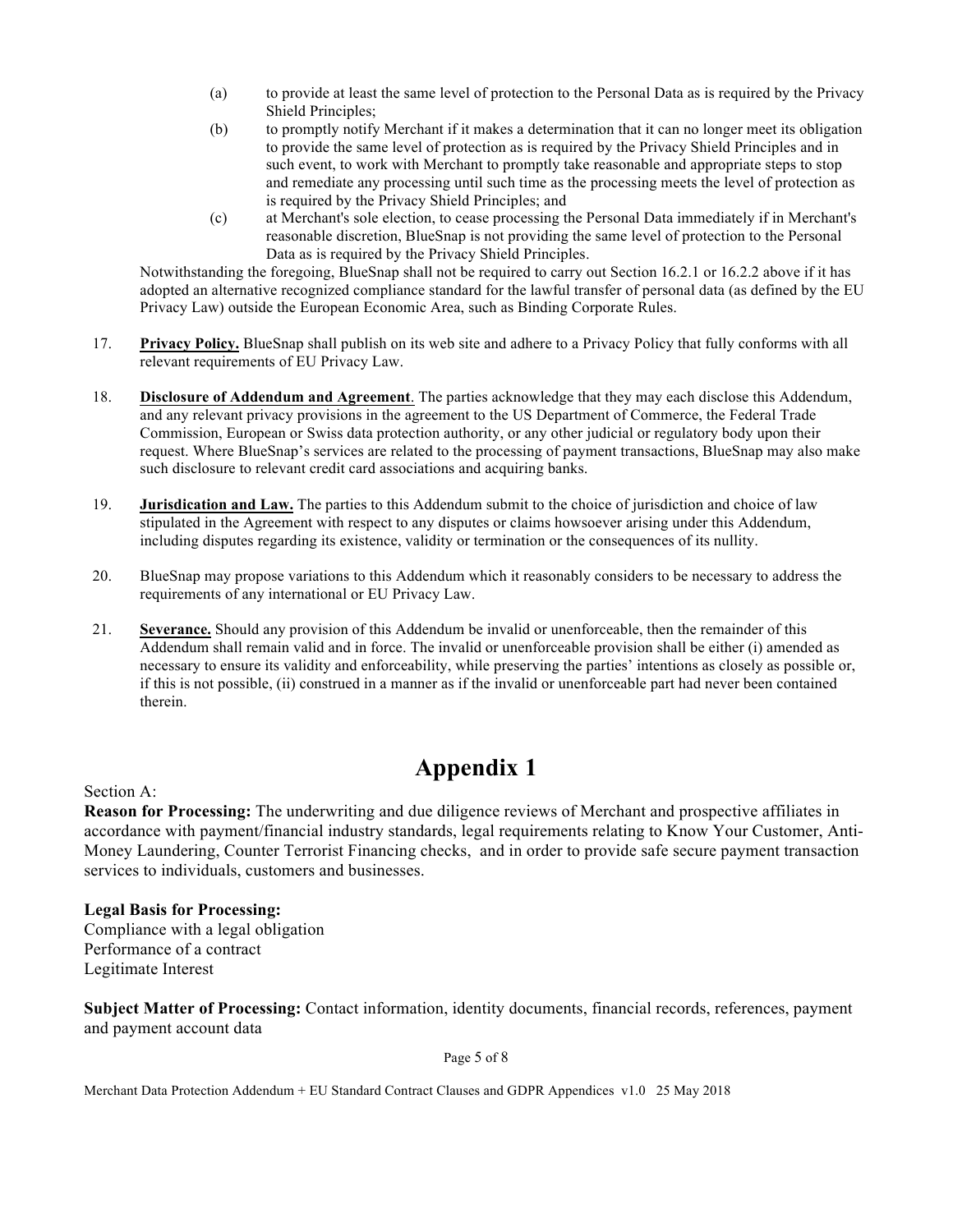# **Type of Personal Data:**

Including but not limited to the following:

1. Contact details (name, address, e-mail address, phone and fax contact details and associated local time zone information);

2. IT systems information (user ID and password, computer name, domain name, IP address, location, and software usage pattern tracking information i.e. cookies);

3. Where applicable financial, payment data

4. Other data: ID documents, passport data, financial records, security certificates, professional qualifications, bank/credit/personal references

# **Duration of Processing:**

Data to be retained until cessation of BlueSnap's due diligence processes. If Merchant is retained then until cessation of contract with data subject or following Merchant's request to delete Merchant Data in respect of individual data subjects

# **Categories of Data Subject:**

Customers, potential customers, affiliates, and personnel of Merchant

## **Persons or Parties Exposed to Merchant Personal Data:**

Merchant's and BlueSnap's personnel, employees, contractors

# **List of BlueSnap Sub-processors** (including relevant cloud server services):

See list at: https://home.bluesnap.com/legal/BlueSnapDPASubprocessors

Section B:

# **Description of the technical and organizational security measures implemented by BlueSnap February 2018**

### **1. Information Security Program**

**(a)** BlueSnap maintains an information security program focused on the security and integrity of Customer Data. BlueSnap's information security program includes administrative, technical and operational controls appropriate for the size of its business, the types of information it processes and the relative level of risk such information poses.

### **2. Personnel Security.**

(a) As part of the hiring process, all employees undergo criminal background (US) and reference checks, sign NDAs committing them to protecting confidential information (including Customer Data), agree to reasonable use policies for Customer Data, and sign off on the BlueSnap Information Security Policy.

(b) During employment, continued security awareness training and education are provided annually.

(c) Following any severing of the work relationship, the employee must surrender all assets and all access is revoked.

### **3. Physical Security and Hosting Environment**

(a) All customer data is secured and access is limited to only the systems and employees that need access to facilitate providing services to the customer.

Page 6 of 8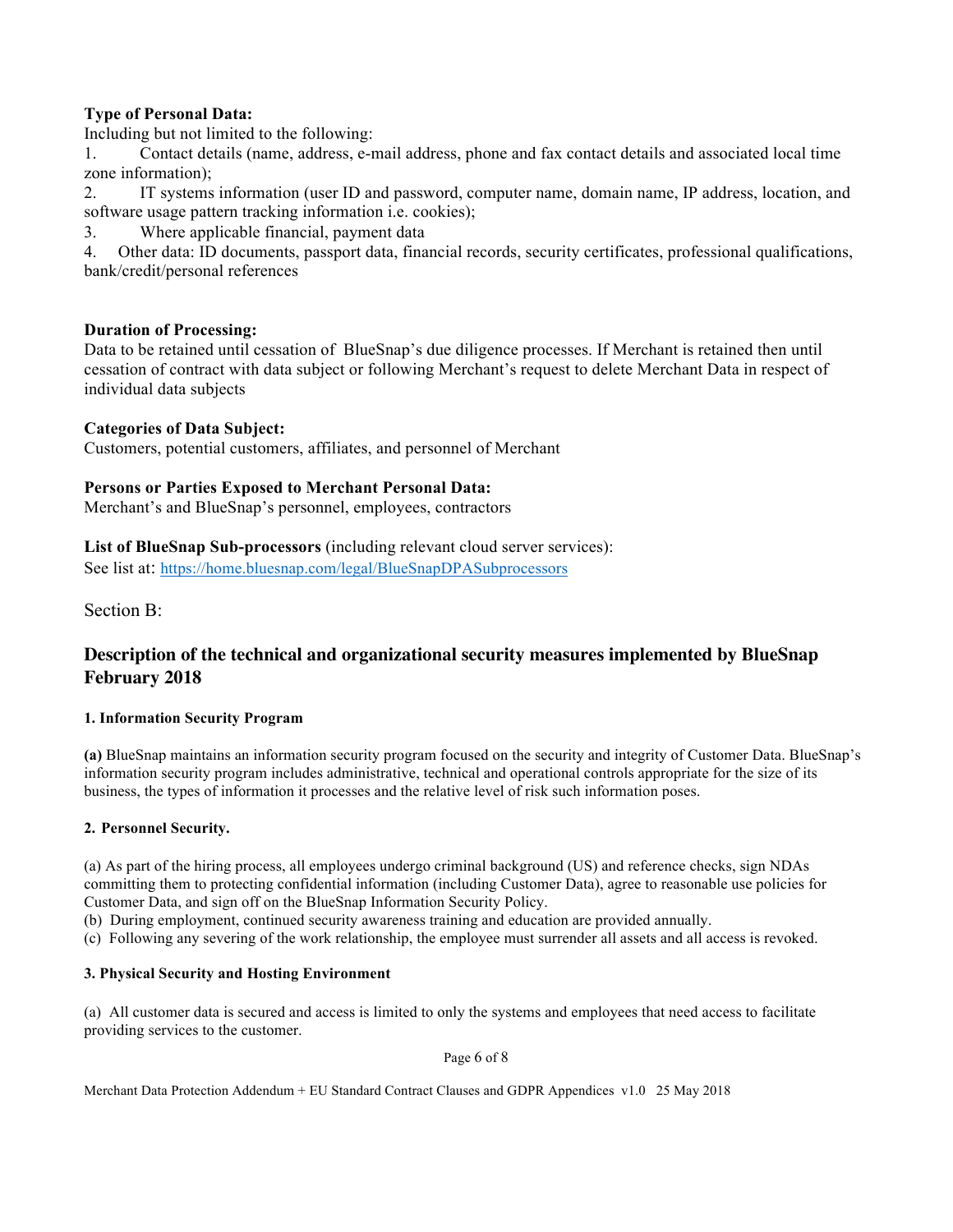(b) The production servers are hosted at SSAE16-audited facilities. Visual confirmation and strict sign-in procedures are executed by trained security personnel that have passed criminal background checks. Data center access is also restricted with key cards, photo ID verification and is staffed 24/7/365. The site is also monitored and recorded via color, high-resolution digital video cameras. Neither the lessor of the servers nor the facility managers have login access to the servers. (c) The BlueSnap corporate headquarters in USA is protected by badge access and staffed by security personnel 24/7.

### **4. Application Security and Access Control**

(a) System Administration: All access is authenticated via userID/password, sensitive systems/services are also protected with an additional 2FA authentication. All access is logged and those logs are replicated and preserved. (b) Customer Data

Employees that need to access customer data to do their jobs may only do so under the following conditions:

There is no other way to accomplish the task

Only the minimal amount of data required is accessed

Any captured information is destroyed once no longer needed

Access is granted on a per-user basis, based on job role and requirements, and only to the appropriate level of customer data in accordance with least privilege. User authentication is controlled using multiple security factors including username, password, and 2 Factor authentication. Passwords are safeguarded and never stored in plain text, either at rest or in transit.

## **5. Information Security / Incident Management**

(a) For Production systems, the operating system is CentOS Linux with all ports but 443 are closed to the internet at large. Critical patches are applied with urgency commensurate with the vulnerability severity. Vulnerability digests are monitored daily for new issues in any software BlueSnap relies on.

(b) Surfaces are minimized by locking down all ports accessible outside of the private network.

(c) In the event of an incident, there is an on-call engineer at all times. The process for triage, escalation, and communication are clear and documented internally.

(d) BlueSnap maintains security incident management policies and procedures. BlueSnap will promptly notify Customer in the event Company becomes aware of an actual or reasonably suspected unauthorized disclosure of Personal Data.

(e) In addition, periodic penetration tests are performed against the Production and Corporate environment to minimize the risk of exposure. Internal security reviews are conducted for all new features. A particular emphasis is placed on the OWASP Top 10.

### **6. Data Protection and Encryption**

Https is required for all access to production services and applications that have access to customer data

# **7. Corporate Infrastructure Security**

(a) Anti-Virus/Anti-Malware: All workstations are equipped with centrally-managed anti-malware and anti-virus software

- (b) Next Generation Security agent is deployed on every desktop/laptop
- (c) Wireless Networks: Wi-Fi networks is completely segregated from the corporate network.

(d) Automatic Updates: All Windows workstations are configured using Active Directory based Group Policies to

automatically download and install security and related updates released by Microsoft.

(e) User Account Password Complexity: Passwords used for common login services such as Active Directory and Google Apps for Work are required to meet complexity requirements, where available, required to be changed on a regular basis.

- (f) An Intrusion Prevention System is deployed in production and corporate networks
- (g) Web Application Firewall is deployed in Production to defend against application attacks
- (h) Host Intrusion Detection Software is deployed on every production server to alert on system file changes
- (i) Data Leak Detection is deployed in email and SharePoint sites
- (j) 2 Facto Authentication is deployed to protect every sensitive server/IT asset

### Page 7 of 8